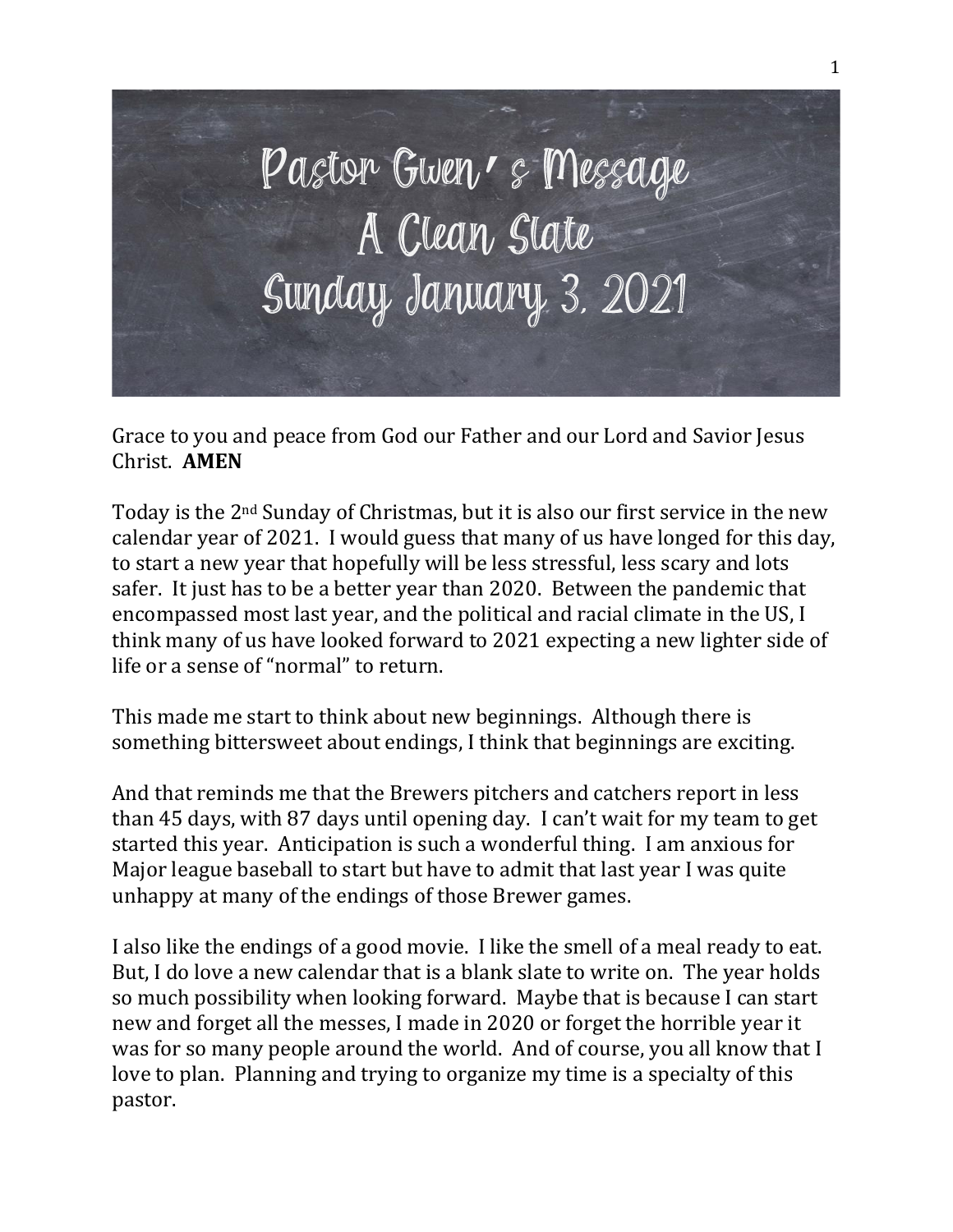Mark Donner still cannot believe that I have hymns picked and order of worship planned months in advance since he has been so accustomed to getting what is happening on a Sunday only a few days in advance.

How about you? Did 2020 end with a huff for you trying to look forward to a better year in 2021? How many of you have your Christmas trees down and decorations put away already. Are you still singing Christmas carols since we are still in the 12 days of Christmas. Well, that is all OK. We are still in the Christmas season and that is why you are still looking at our beautiful Christmas tree. The church season of Epiphany does not begin until Wednesday. And today we still are reflecting on what it means that Jesus came into our lives on that Holy night so long ago.

Luke tells the story of that first Christmas as he provides us with all the details that are so near and dear to our hearts. Virgin Mary giving birth in a stable, shepherds coming to see her baby and then the wise men come following a star. This is a story we never get tired of hearing. But today's gospel reading is from the prolong to the book of St John. It is a very different approach to Christmas, quite unlike the synoptic Gospels.

John begins his Gospel with three important words, "In the beginning". For this gospel writer, Jesus does not start with his birth at Christmas. Jesus has always been. This means that Jesus was present in the beginning, before anything else existed.

When we study the birth narrative in Sunday school, I always make a point to tell the kids that we are not waiting for Jesus to be born as we go through Advent, but rather we are preparing to celebrate the birth of baby Jesus. After all he was born some 2000 years ago. But from John's perspective, Jesus was around long before He came to earth as a baby in the manger.

John tells us that Jesus was God. He was in the beginning, before anything existed. This is sometimes a hard concept to wrap our heads around. Jesus was in heaven, with the Father and the Holy Spirit when they together formed or created all that is. And yes, John agrees that Jesus came down and became a human, yet He was still God. Boy if that isn't another hard concept for our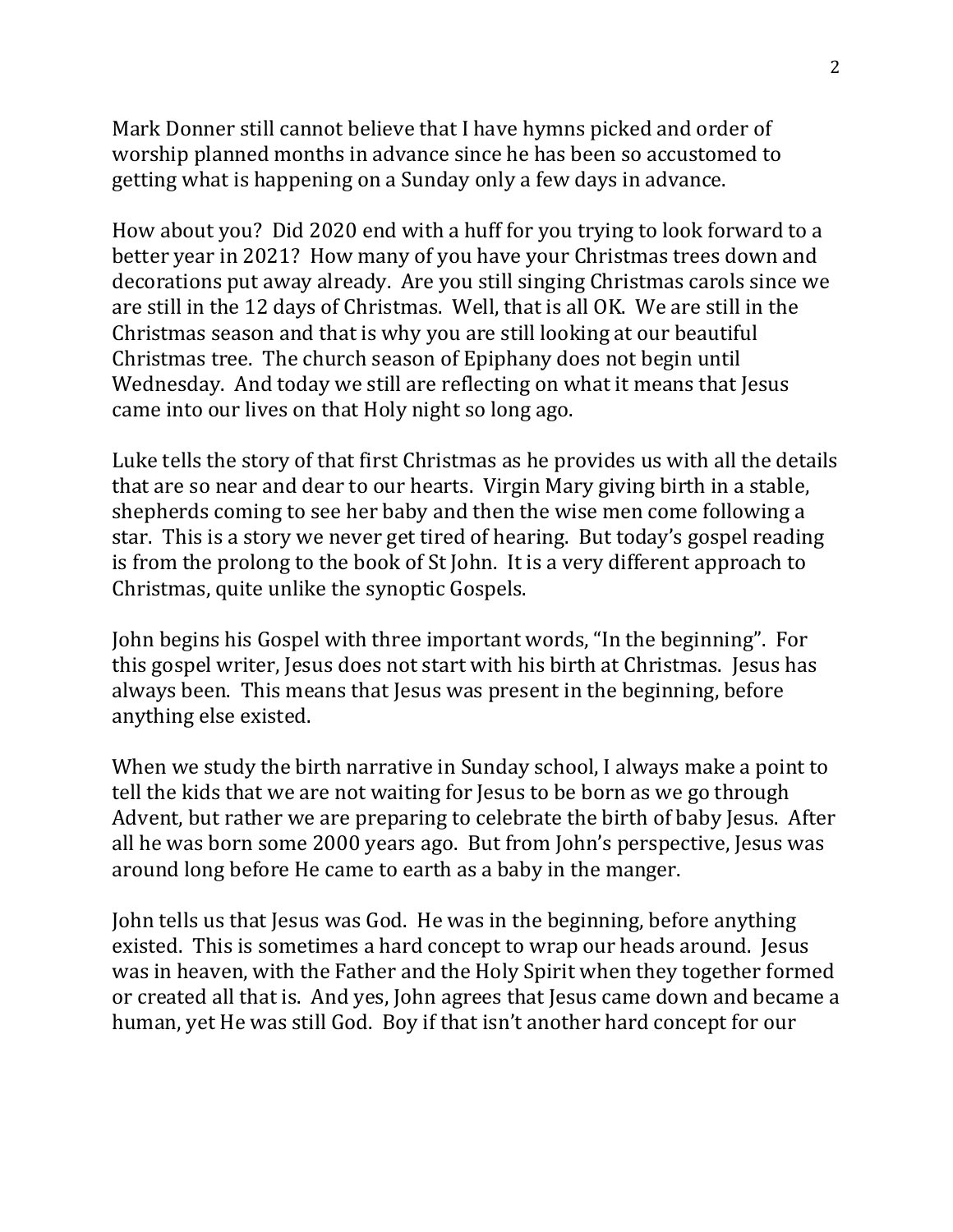human brains to wrap around. Jesus, that baby born of a virgin is truly human and truly God at the same time.

John said, "And the Word became flesh and lived among us." Jesus walked among the people. He experienced hunger, thirst and exhaustion. He was God yet He still allowed himself to be subjected to insult, torment and rejection. For some 33 years Jesus walked the face of the earth and most people he encountered never came to realize that He was God. How can that be? Well Jesus was human.

I will never forget the day I was in an elevator in downtown Milwaukee and Mohammed Ali got on the elevator. I had a feeling he was someone important because his two bodyguards, asked us to step back to allow him to enter the elevator. I had the feeling he was someone important but had no idea who he was. I was just 14 or 15 on my way to play in a quartet at a fashion show. What did I know about boxing. When we got off the elevator, I asked my girlfriend's mom who had arranged our playing at the show, who that was and even after she told me, I still had no idea why I should be impressed even if Ali was one of the most renowned boxers in the world.

That is kind of like Jesus walking around in the Middle East first century. God was in the world, yet the world did not know him. John goes on to tell us that even his own people did not know him. In fact, most people did not have a clue. Yes, he might have been wiser than most and certainly he was a good teacher. People were even astonished by his miracles, but they did not know who he was.

Some folks, like the Pharisees thought he was just a troublemaker. They were threatened by his ability to gather large crowds to teach. All the while on earth Jesus was here to love the people he encountered into the family of God. To those who followed him, they became the children of God. They knew in person, human person, God's grace.

Well, in a new year it is time for new beginnings. Some of us will try to start new diets, tomorrow. And as Rodney always says, tomorrow is tomorrow and never will be today. Maybe you have plans to start cleaning out the basement or doing more exercise to get healthier. Maybe it is that you are starting the New Year unemployed or newly retired or as a single person who just lost a lifelong spouse. Whatever the case may be the New Year is upon us and we have the opportunity to start over. Sometimes on a positive note and sometimes not. But one thing we do know is that if we believe in Jesus Christ,